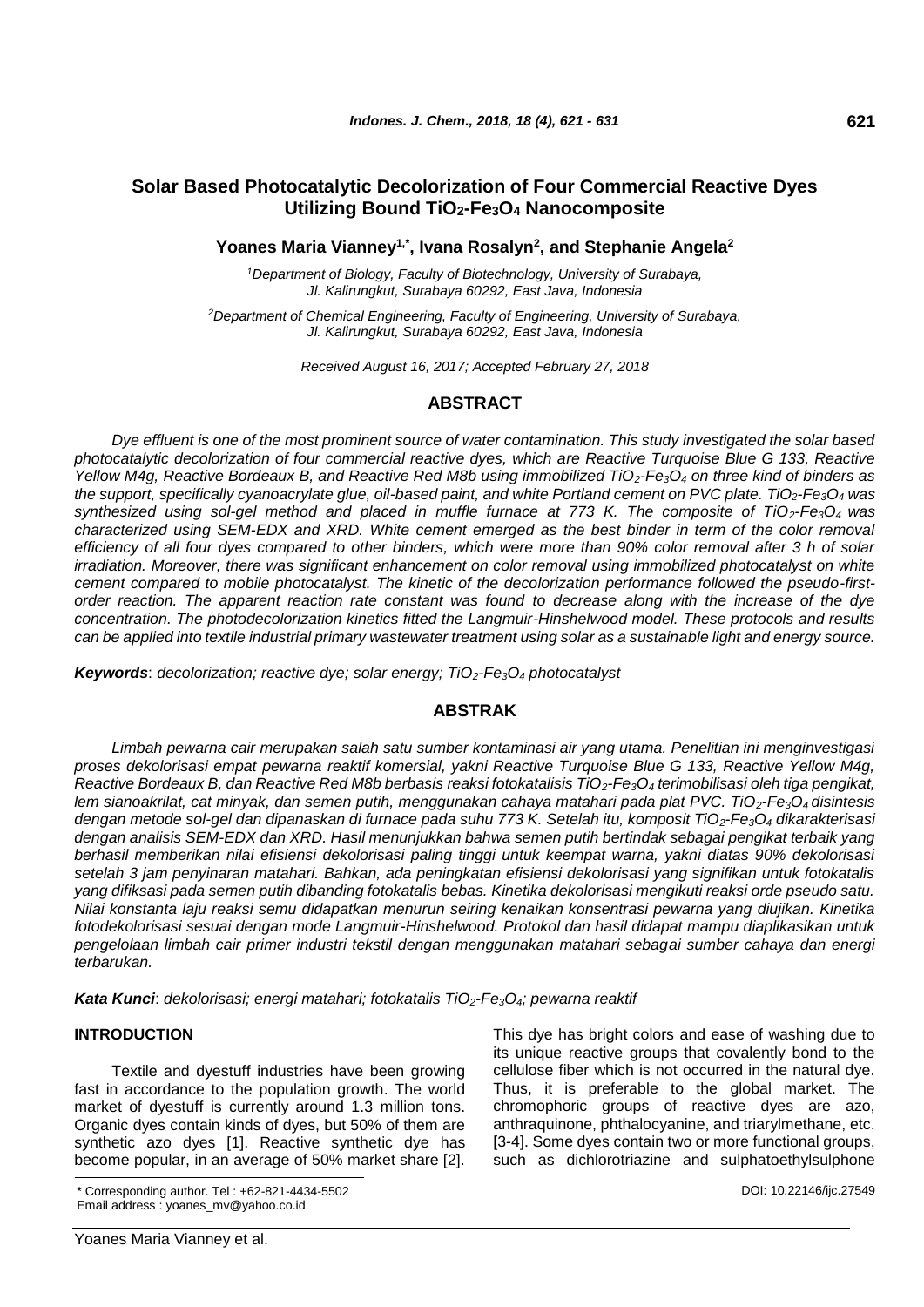(vinyl sulphone) substituents [5]. Utilization of these reactive dyes has led to a major source of water contamination [6]. Textile industries produce many types of wastewater effluent, including the huge amount of colored dye waste effluent [7]. Reactive waste reached 5 to 1500 mg·L<sup>-1</sup> in effluent. Some aromatic dyes exhibit carcinogenic effect even before degraded. However, the main causes of carcinogenicity are the aromatic amines, for instance, benzidine. Benzidine is the reduction product of azo dyes [8-9]. Azo dyes were intended to be recalcitrant for long term use [10]. These dyes cannot be easily degraded by aerobic sewage treatment due to their large degree of aromatics and many substitute groups contributing to the stability of the dye [11-12]. Commercial azo-dyes have more than 2000 h for the half lives in sunlight [13].

Some techniques of decolorization, such as flocculation, separation (reverse osmosis, ultrafiltration), and adsorption on activated carbon or resin can be done [1]. However, these techniques only transfer the compounds from water to other phase without destruction, therefore generate secondary pollution [13- 15]. A lot of researches has concluded that these dyes can be degraded by advanced oxidation processes (AOPs) [15-17]. These decolorization and degradation processes are based on Fenton and photo-Fenton reaction, which have wide applications, high availability, ease of handling, low fund, and a high generation of hydroxyl radicals that can oxidize many contaminants [15]. Homogenous catalyst for Fenton reaction creates another problem in water treatment such as low regeneration of the metal salt of the catalyst, lead to a huge usage of metal salts, limited pH range, and high H2O<sup>2</sup> consumption [17-18]. Hence, the usage of heterogeneous photocatalyst in terms of decolorization and degradation of dye technology appears to attract much interest [19].

Photocatalyst is unvarying semiconductors that promote reaction in the presence of light. Among many semiconductors, TiO<sub>2</sub> was chosen generally due its high availability, non-toxic property, strong oxidizing power, stability in aqueous solution, and long term photostability [1]. Its anatase form is a superior in term of photocatalytic activity compared to rutile, due to its larger indirect band gap (3.2 eV) related to UV wavelength of 385 nm as the excitation wave length and higher surface adsorption capacity of hydroxyl groups [20-21]. In most report, UV light irradiator was used for the purpose of decolorization which needs energy. The use of solar as source of energy has been increasing [12,22-25]. Solar as natural and abundant light source can be a substitute to artificial light source such as UV/Vis lamp. One of the limitation of pure TiO<sup>2</sup> is the quick recombination process of its electrons which are generated by photon energy [22]. One method to enhance the photocatalytic activity is addition of dopant such as transition metal oxide  $[26]$ . Fe<sub>3</sub>O<sub>4</sub> could be used to enhance the photoactivity of  $TiO<sub>2</sub>$ , exert a good sorption capability, and retain magnetic properties to reuse the photocatalyst  $[9,27-28]$ . Fe<sub>3</sub>O<sub>4</sub> has narrow indirect band gap (2.87 eV) than  $TiO<sub>2</sub>$  [29]. The purpose of these dopants is to narrow the band gap of the photocatalyst and make it closer the solar spectrum [26].

Many studies have reported TiO<sub>2</sub> photocatalyst immobilization on various binders such as concrete blocks [14], glass plate [30], paper [13], sand [31], ceramic [32], and activated carbon [33]. Some binders such as cement [14,30], white cement [34], and cyanoacrylate adhesive [35] have the ability to immobilize photocatalyst on their surface. Deposition of photocatalyst on several supports were used to reduce the risk of losing the photocatalyst due to mixing, washing or scratch [14]. Moreover, Khatee et al. [34] reported that there was enhancement of decolorization of Alphazurine FG due to the addition of  $TiO<sub>2</sub>$ nanomaterials to Portland cement.

Few studies compared the effect of binders used to immobilize photocatalyst on decolorization performance. The aim of this study was to investigate the usage of three binders, specifically cyanoacrylate glue, oil-based paint, and white cement related to the photocatalytic decolorization efficiency under solar irradiation, in order to immobilize the photocatalyst material. This study was also designed to find the best binder for decolorization process. Four commercial reactive dyes were used in this study, namely Reactive Yellow M4g (Yellow 22), Reactive Red M8b (Red 11), Reactive Turquoise Blue G 133 (Blue 21), and Reactive Bordeaux B (Red 49). Kinetic studies of decolorization of each dyes with different initial concentrations based on fitted pseudo-first-order reaction and adapted to Langmuir-Hinshelwood equation were also provided in this paper.

## **EXPERIMENTAL SECTION**

## **Materials**

TiO<sub>2</sub> anatase (KA-100), FeSO<sub>4</sub>.7H<sub>2</sub>O (Merck), FeCl3.6H2O (Merck), HCl (SAP Chemicals), and NaOH (Merck) were used. Some binders were used in this study, namely cyanoacrylate glue (Tong Shen Enterprise Co., Ltd.), oil-based paint (Avian), and white Portland cement (Indocement). The commercial dyes used in this study were Reactive Yellow M4g (Yellow 22), Reactive Red M8b (Red 11), Reactive Turquoise Blue G 133 (Blue 21), and Reactive Bordeaux B (Red 49). All dyes were technical grade and purchased from Indonesian textile industry in Pekalongan City, Central Java, Indonesia. Characteristics and specifications of the dyes can be seen in Table 1. Standard curve of each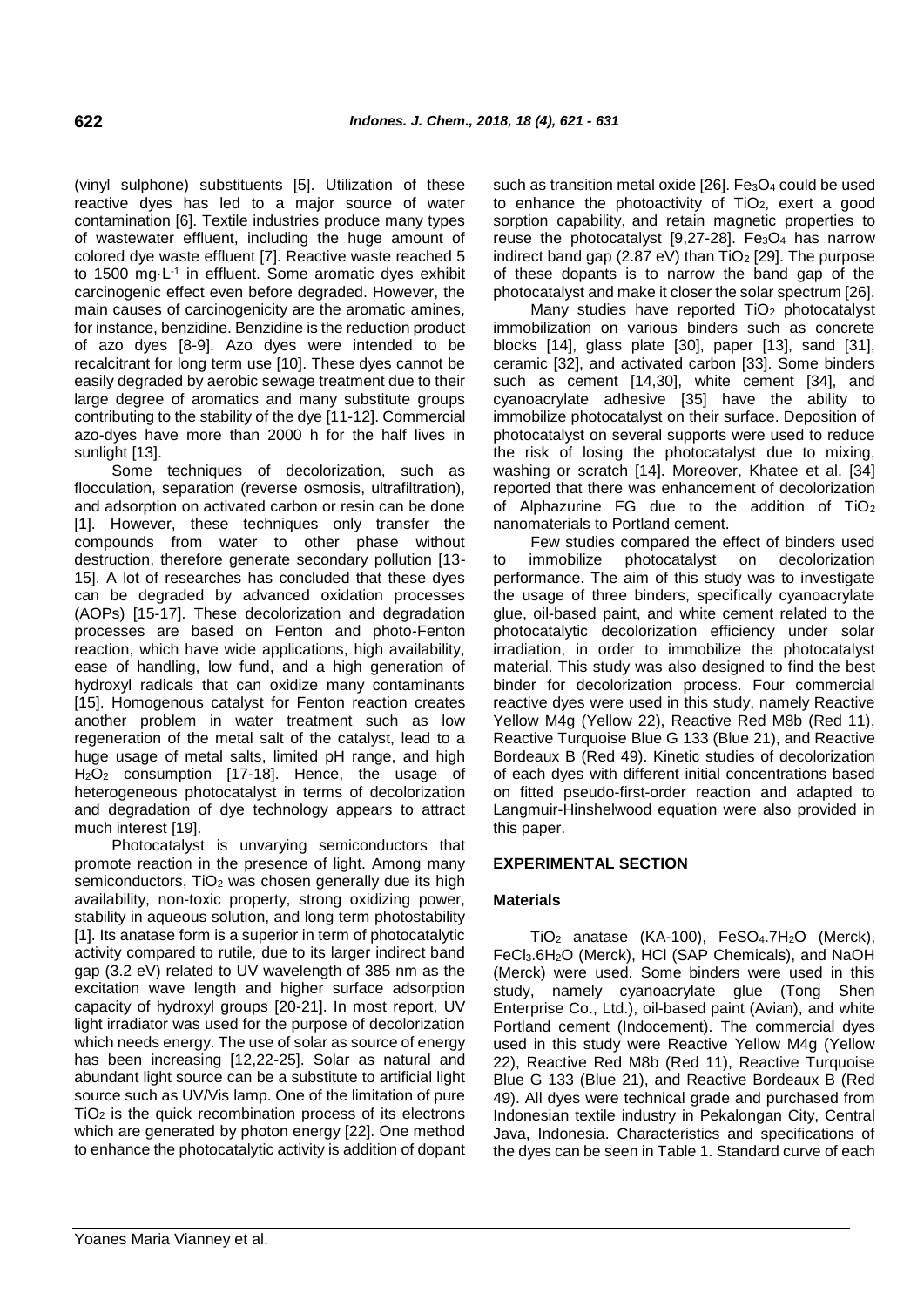| <b>HOUGHT:</b> OUTHING ONE OVER UPSOFILMOTI |                               |                        |                                |                                          |                       |  |  |
|---------------------------------------------|-------------------------------|------------------------|--------------------------------|------------------------------------------|-----------------------|--|--|
| No                                          | Name                          | Classification         | Molecular formulas             | Molecular weight<br>$(a \cdot mol^{-1})$ | $\Lambda$ max<br>(nm) |  |  |
|                                             | Reactive Yellow M4g           | <b>Dichlortriazine</b> | $C_{19}H_{12}Cl_2N_8O_9S_2$    | 631.37848                                | 409                   |  |  |
|                                             | Reactive Red M8b              | Dichlortriazine        | $C_{20}H_9C_{2}N_6Na_3O_9S_2$  | 681.33                                   | 544                   |  |  |
| 3                                           | Reactive Turquoise Blue G 133 | Vinyl Sulphone         | $C_{40}H_{25}CuN_9O_{14}S_5$   | 1079.535                                 | 624                   |  |  |
|                                             | Reactive Bordeaux B           | Vinvl Sulphone         | $C_{18}H_{14}N_2Na_2O_{11}S_3$ | 576.49                                   | 508                   |  |  |
|                                             |                               |                        |                                |                                          |                       |  |  |

**Table 1.** Commercial dyes description

| <b>Table 2.</b> Standard curve of four commercial dyes |                                                                                                                            |                         |                        |                     |  |  |
|--------------------------------------------------------|----------------------------------------------------------------------------------------------------------------------------|-------------------------|------------------------|---------------------|--|--|
| No                                                     | Standard Curve <sup>a</sup><br>$r^2$<br>Name                                                                               |                         | Range of Concentration |                     |  |  |
|                                                        |                                                                                                                            |                         |                        | $(mg \cdot L^{-1})$ |  |  |
|                                                        | Reactive Yellow M4q                                                                                                        | $Y = 0.071 X + 0.015$   | 0.9985                 | $5 - 500$           |  |  |
| 2                                                      | Reactive Red M8b                                                                                                           | $Y = 0.0145 X + 0.0231$ | 0.9971                 | $4 - 250$           |  |  |
| 3                                                      | Reactive Turquoise Blue G 133                                                                                              | $Y = 0.014 X - 0.0258$  | 0.9985                 | $5 - 250$           |  |  |
|                                                        | Reactive Bordeaux B                                                                                                        | $Y = 0.032 X - 0.001$   | 0.9996                 | $1 - 100$           |  |  |
|                                                        | a V avia was Abasthanas at the maximum wavelength of the respective dyse while V was the concentration of each dys partiau |                         |                        |                     |  |  |

Y axis was Absorbance at the maximum wavelength of the respective dyes while  $\overline{X}$  was the concentration of each dye particularly

dye was described in Table 2. The distilled water was used in all the experiments.

### **Instrumentation**

Magnetic stirrer (Fisher Scientific), oven (Binder FD 115), pH meter (Eutech pH 700) and muffle furnace (Thermo Scientific Thermolyne™) were used for the preparation process of photocatalyst. Scanning Electron Microscopy– Energy-dispersive X-ray Spectroscopy (SEM-EDS) utilizing EVO MA 10 Scanning Electron Microscope (Zeiss) with EDS detector (Bruker) and X-Ray Difraction (XRD) analysis using X'pert X-ray diffractometer (PANalytical PW 3373/00) were employed to examine the synthezised photocatalyst. Centrifuge (Hettich® Universal 320R), UV-Vis spectrophotometer (Genesys™ 10S), and Lux meter (Sanwa LX2) were used to study the photocatalyst performance. Other instrument was Ohaus® PA214 Pioneer™ analytical balance (Ohaus).

### **Procedure**

## *Preparation of TiO2-Fe3O<sup>4</sup> nanocomposite*

The method to synthesize photocatalyst was adopted from Chen et al. [9] using acid sol-gel method. 10 g FeSO4.7H2O and 5 g FeCl3.6H2O was added to 200 mL of distilled water. pH of the mixture was adjusted to 11 by using NaOH solution (1 M) and the mixture was continuously stirred for 1 h. The mixture was filtered using Buchner funnel and then aged in oven at 343 K for 4 h. The black particles were washed with distilled water until neutral and dried in oven.  $Fe<sub>3</sub>O<sub>4</sub>$  crystals (8.5 g) was suspended in 150 mL of distilled water. The mixture was sonicated for 20 min.

 $TiO<sub>2</sub>$  powder (1.5 g) was suspended in 100 mL of distilled water and then sonicated for 20 min. The mixture was dispersed by adding HCl (1 M) until pH reach 1.5 with strong stirring [14]. This mixture was then mixed with Fe3O<sup>4</sup> mixture that had been sonicated and subjected to a vigorous stirring for 30 min and then left to stand for 24 h. The TiO<sub>2</sub>-Fe<sub>3</sub>O<sub>4</sub> mixture was filtered and dried in oven at 353 K followed by aging process in muffle furnace at 773 K for 3 h to obtain  $TiO<sub>2</sub>-Fe<sub>3</sub>O<sub>4</sub>$  nanocomposite.

### *Characterization of photocatalyst*

The crystal surface morphology and elemental analysis was examined using SEM-EDS analysis. XRD patterns of the samples were obtained with the range of angle 5–90 (2θ) (CuKα,  $\lambda$  = 1.5406). Average crystallite size was counted using Debye-Scherrer's formula:

$$
D = \frac{K\lambda}{\beta\cos\theta} \tag{1}
$$

where  $D =$  crystallite size (nm),  $K = 0.94$ ,  $\lambda$  (CuKa) = 0.15406 nm, β = full-width at half maximum of the major peaks (rad).

#### *Photocatalytic performance experiment*

**Evaluation of binder on decolorization of four**  reactive dyes. TiO<sub>2</sub>-Fe<sub>3</sub>O<sub>4</sub> photocatalyst were mixed thoroughly with respective binder, namely oil-based paint, white Portland cement, and cyanoacrylate glue with 1:3 ratio with a suitable amount of distilled water. The binders were applied into the inner surface of the polyvinyl chloride (PVC) plates with a diameter of 10 cm and 5 cm of height. The binders were 1 mm thickness and 7 mm in height. It was allowed to dry for 24 h at room temperature. The amount of deposited photocatalyst on the plates was 1 g, hence, the specific amount of each plate was  $24.39$  mg.cm $^{-2}$ .

Dye solution (50 mL, Turquoise Blue G133 = 210.9143 mg $\cdot$ L<sup>-1</sup>, Yellow M4g = 127.6056 mg $\cdot$ L<sup>-1</sup>, Bordeaux  $B = 113.3125$  mg $L^{-1}$ , and Red M8b = 140,7517 mg·L-1 ) was poured on the plates. The solutions were irradiated with sun from 11:00 A.M. until 02:00 P.M. in Surabaya, Indonesia. The aqueous solution was aerated during the experiment to keep it homogenous. The intensities of the light were measured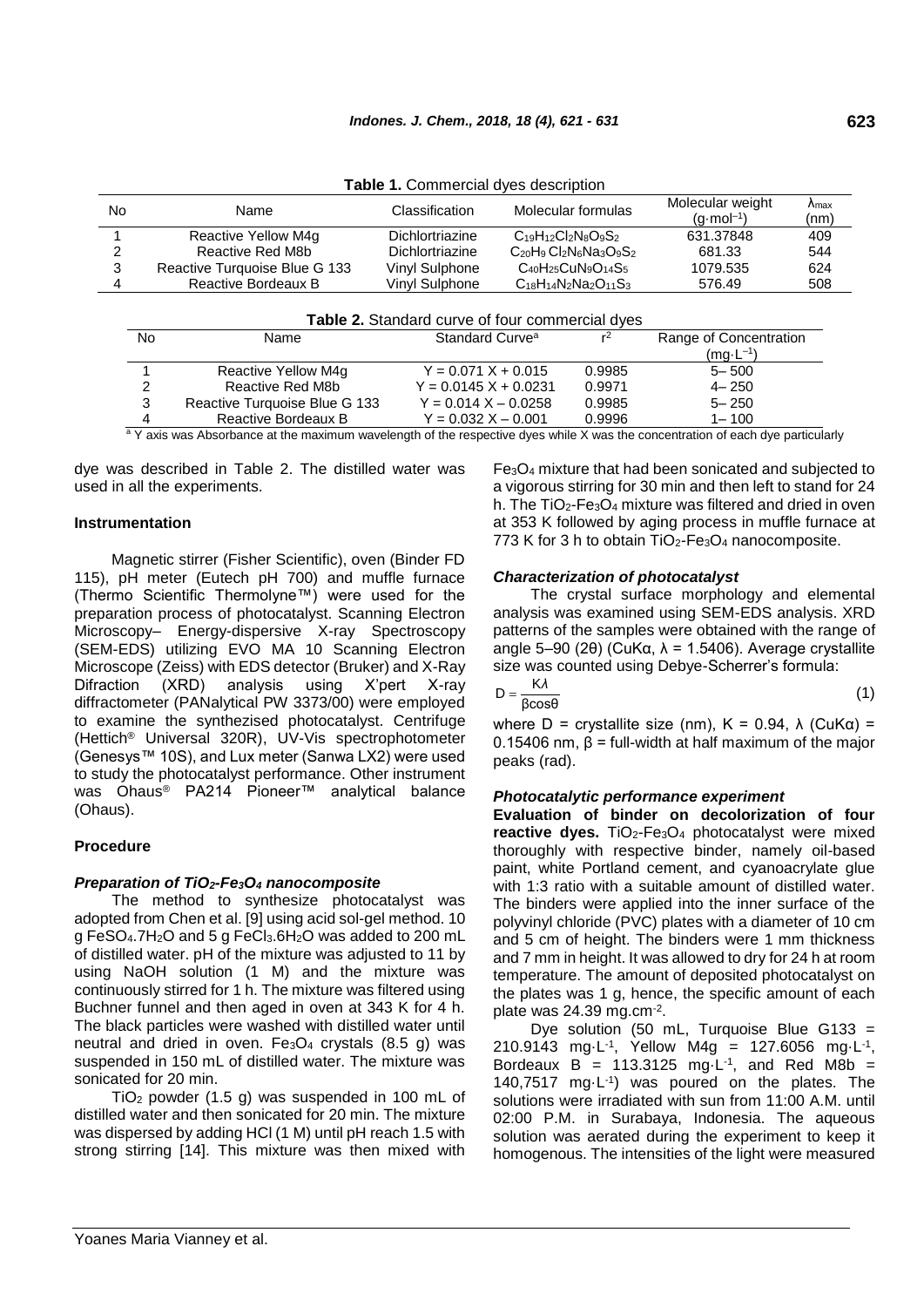with lux meter each hour and shown in Table 3. A certain amount of distilled water was added into the plate to avoid reduce in volume due to evaporation. The pH of the experiment was kept at 6.8. Each color was poured on different plate with two replications. Controls were made by employing plate without photocatalyst and binder, plate with only 1 g of photocatalyst, and plate with binder. All samples were centrifuged at 10.000 g, 5 min, 4 °C. The concentration of the solution was measured spectrophotometrically with the respective  $\lambda_{\text{max}}$  (Table 1) and the absorbance was correlated with the concentration using standard curve shown in Table 2. The color removal

efficiencies of each treatment are given by:  
\n% color removal efficiency = 100 % x 
$$
\frac{(C_0 - C)}{C_0}
$$
 (2)

where  $C_0$  is the initial concentration of the dye, and C is the mean of two sample concentrations after experiment. The data within the same dye were analysed using oneway ANOVA and continued with multiple comparison analysis using Tukey's Honestly Significance Difference (HSD) with 95% confidence interval. Statistical measurement was done by using Minitab 17 (Minitab Inc., Pennsylvania, United States).

**Effect of concentration and kinetic studies.** The best binder obtained by the previous experiment was used to measure the kinetics and to examine the effect of dye concentration to the photocatalytic performance. 50 mL of dye solutions with different concentration were poured into the plates. The concentrations used in this experiment were mentioned in Table 4. The solutions were irradiated with sun from 11:00 A.M. until 03:00 P.M. in Surabaya, Indonesia and were mixed during the experiment to keep it homogenous. A certain amount of distilled water was added into the plate to avoid decrement in volume due to evaporation. The pH of the experiment was kept at 6.8. 1 mL of aliquots were taken at 30 min intervals and analyzed spectrophotometrically for dye decolorization.

The determination of approximate reaction rate constant of each concentration in each dye was determined by simplifying the Langmuir-Hinshelwood kinetics model. Many experiments reported that the photocatalytic decolorization fitted the Langmuir-Hinshelwood model [13,15,36-38].

$$
r = \frac{dC}{dt} = \frac{kKC}{1+KC}
$$
 (3)

where r is the oxidation rate of reactant (mg $\cdot$ L<sup>-1</sup> $\cdot$ min<sup>-1</sup>), C is the concentration of the dye  $(mg \cdot L^{-1})$ , t is the irradiation time, k is the reaction rate constant (mg $\cdot$ L<sup>-1</sup> $\cdot$ min $\cdot$ <sup>1</sup>) and K represents the adsorption equilibrium constant  $(L \cdot mg^{-1})$ . Due to millimolar concentration of the dye is considered small [15,39], the model can be simplified to a pseudofirst-order equation

$$
-\frac{dC}{dt} = k'C_0 \tag{4}
$$

$$
\ln\left(\frac{C}{C_0}\right) = -k't
$$
 (5)

where C is the concentration of the sample (mg $\cdot$ L<sup>-1</sup>), C<sub>0</sub> is the initial concentration of sample  $(mg \cdot L^{-1})$ , t represents irradiation time (min), and k' represents apparent first-order rate constant (min-1 ). The apparent rate constants were determined by using linear regression. First-order kinetics suited for this study [13,15,36-38,40-42]. By plotting linear regression of initial concentration versus k' [43-44], the value of k and K from the Langmuir-Hinshelwood model can be determined with the following equation:

$$
\frac{1}{k'} = \frac{1}{Kk} + \frac{C_0}{k}
$$
 (6)

All graphs were plotted using Microsoft Excel 2016 (Microsoft Corp., Washington, United States)

### **RESULT AND DISCUSSION**

### **SEM and XRD analysis of TiO2-Fe3O<sup>4</sup> Photocatalyst**

SEM image of the photocatalyst is shown in Fig. 1(a). The morphologies of the agglomerates are spherical and uniform sizes for about 100–400 nm. Fig. 1(b) shows the spectrum of the EDS analysis. The

| Table 3. Solar light intensity |             |                                             |  |  |
|--------------------------------|-------------|---------------------------------------------|--|--|
| No                             | Time        | Solar light intensity (lm m <sup>-2</sup> ) |  |  |
| 1                              | 11:00 A.M.  | 81000                                       |  |  |
| 2                              | 12:00 A.M.  | 107000                                      |  |  |
| 3                              | $1:00$ P.M. | 115000                                      |  |  |
| 4                              | $2:00$ P.M. | 103000                                      |  |  |
| 5                              | $3:00$ P.M. | 89000                                       |  |  |

**Table 4.** Concentration of the dye used in the degradation kinetic experiments

| No | Initial Concentration (mg $-L^{-1}$ ) |                                                    |          |              |  |  |
|----|---------------------------------------|----------------------------------------------------|----------|--------------|--|--|
|    | Reactive Turquoise Blue               | <b>Reactive Yellow</b><br><b>Reactive Bordeaux</b> |          | Reactive Red |  |  |
|    | G133                                  | M4a                                                |          | M8b          |  |  |
|    | 210.9143                              | 127.6056                                           | 113.3125 | 140.7517     |  |  |
| ⌒  | 421.8286                              | 255.2112                                           | 226.625  | 281.5034     |  |  |
| 3  | 632.7429                              | 382.8168                                           | 339.9375 | 422.2551     |  |  |
| 4  | 843.6572                              | 510.4224                                           | 453.25   | 563,0068     |  |  |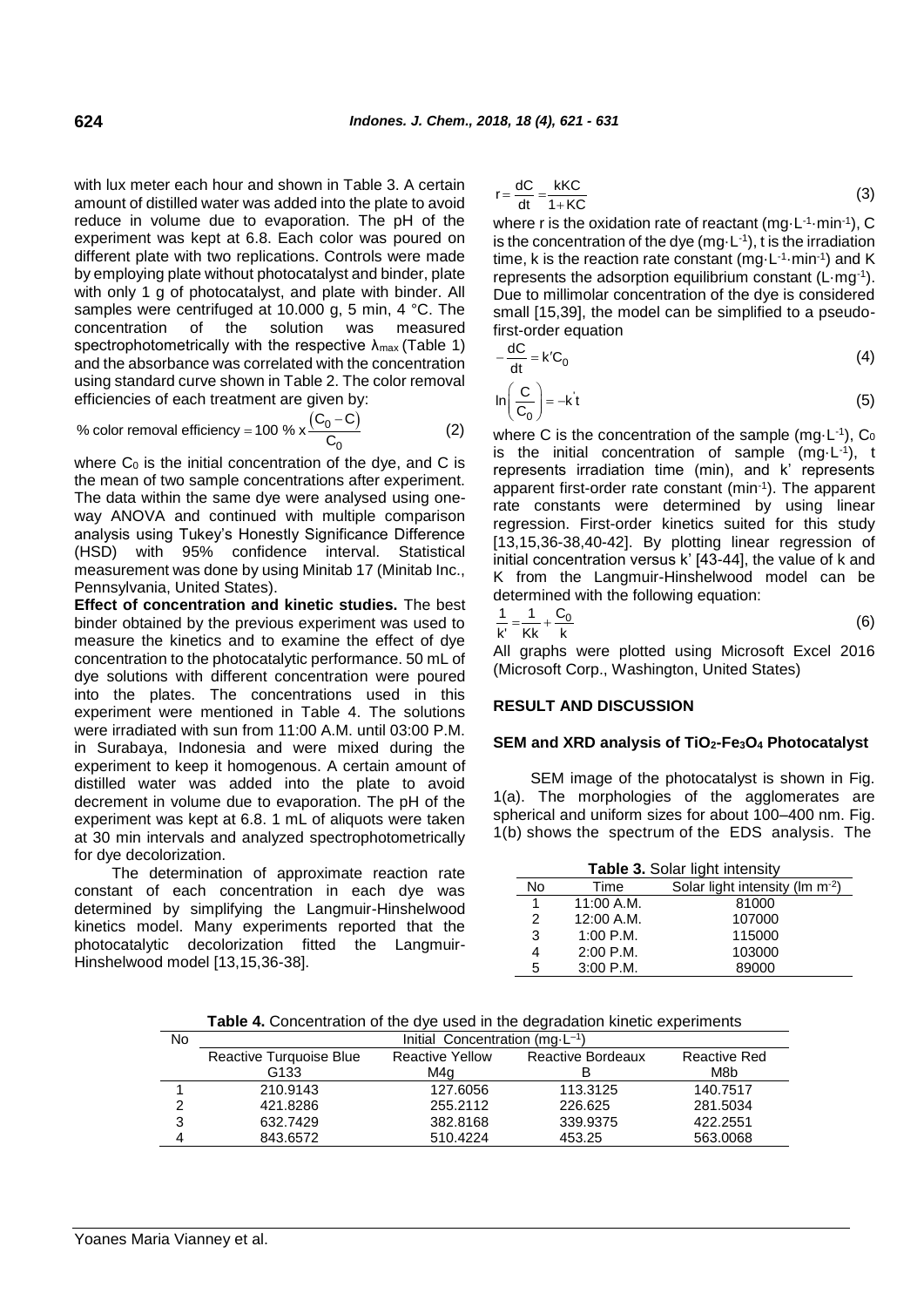

Fig 1. SEM images-EDS characteristic of TiO<sub>2</sub>-Fe<sub>3</sub>O<sub>4</sub> photocatalyst. (a) SEM characteristic with the magnification of 30000x. (b) EDS spectrum



Table 5. Element composition of TiO<sub>2</sub>-Fe<sub>3</sub>O<sub>4</sub> photocatalyst

| 16.2 |
|------|
| 0.7  |
| 0.1  |
|      |
|      |

spectrum pattern confirmed that there are small impurities of Si. Distribution of each atomic composition can be seen at Table 5. Oxygen, iron, and titanium remain the major component of the photocatalyst sample, which is an oxide substance of magnetite and titania.

The XRD pattern in Fig. 2 displayed the characteristic peak planes of anatase form of TiO<sup>2</sup> [101] and magnetite [311], which are at  $2\theta = 25.52^{\circ}$  and  $2\theta =$ 35.9305° respectively (NBS Monograph 25 Section 5 and 7). The diffraction peak intensity was also higher in the magnetite peak, which was in agreement with the higher ratio of magnetite to titania in the making process of the photocatalyst. The anatase phase of TiO<sub>2</sub> particle was reported to exert a higher photocatalytic activity than rutile [21. The d-spacing values of anatase  $TiO<sub>2</sub>$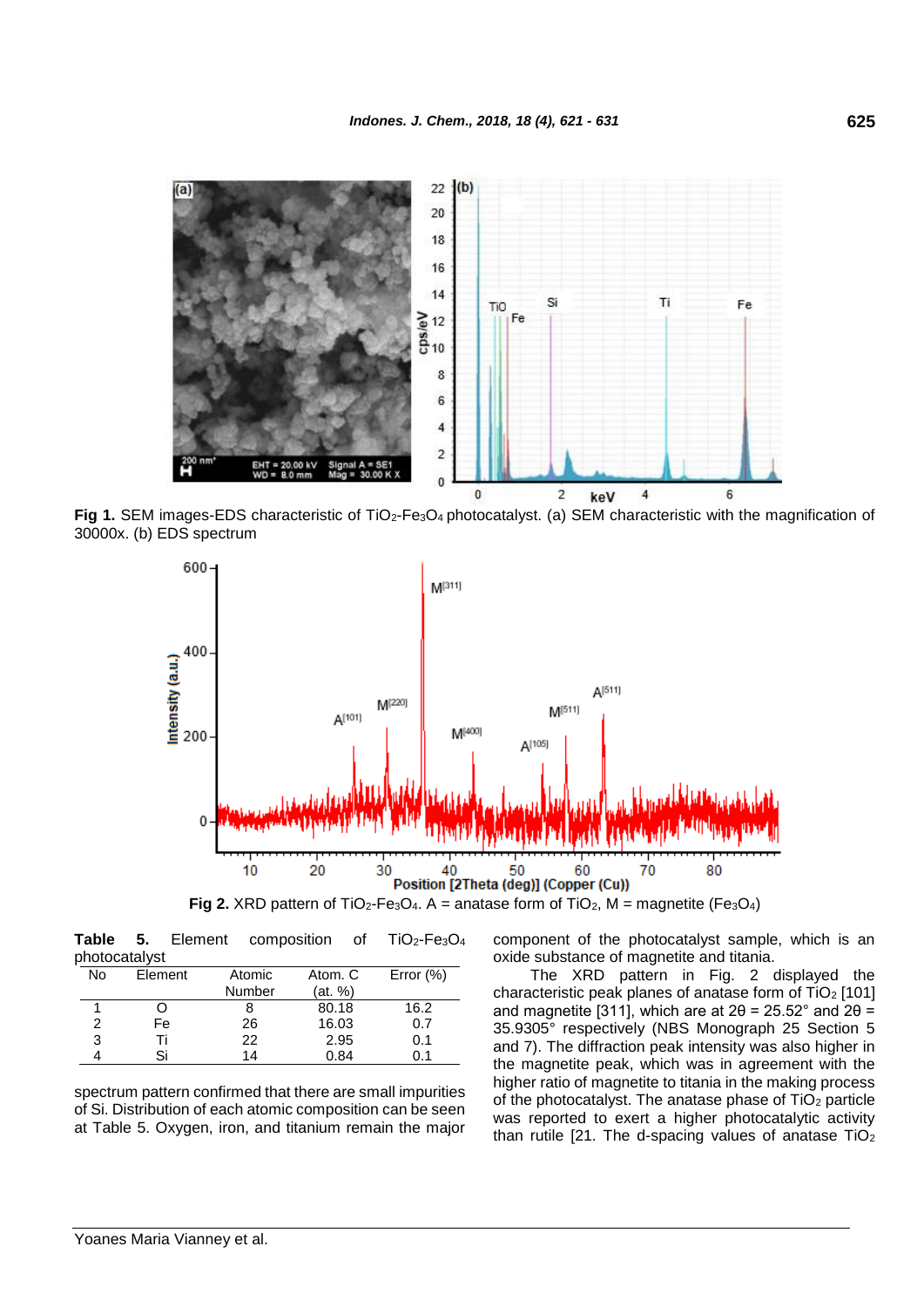| <b>INO</b> | rreatment                       | COIOI Removal Emclency (%) |                        |                     |                       |
|------------|---------------------------------|----------------------------|------------------------|---------------------|-----------------------|
|            |                                 | Reactive Turquoise         | <b>Reactive Yellow</b> | Reactive            | Reactive Red          |
|            |                                 | <b>Blue G 133</b>          | M4a                    | Bordeaux B          | M8b                   |
|            | Negative Control                | 7.112e                     | $15.784$ <sup>d</sup>  | 12.893e             | 19.232e               |
|            | Only Photocatalyst              | 73.744 <sup>b</sup>        | 75.386 <sup>b</sup>    | 73.400 <sup>b</sup> | 62.619 <sup>b</sup>   |
|            | Only cement                     | 59.283 <sup>cd</sup>       | 50.828c                | 28.254 <sup>c</sup> | $51.203$ <sup>e</sup> |
| 4          | Photocatalyst + acrylate glue   | 49.97 <sup>d</sup>         | 44.647 <sup>c</sup>    | 28.254 <sup>d</sup> | 45.57 <sup>d</sup>    |
| 5          | Photocatalyst + White cement    | 95.757 <sup>a</sup>        | 96.799a                | $93.685^{\circ}$    | 91.896a               |
| 6          | Photocatalyst + oil-based paint | 63.228c                    | 50.441c                | 58.384 <sup>c</sup> | 57.573bc              |

**Table 6.** Effect of binder variation on photocatalytic decolorization of four dye solutions after 3 hr solar irradiation Color Removal Efficiency (%)

a Initial Concentration of Reactive Turquoise Blue G133 = 210.9143 mg·L<sup>-1</sup>; Reactive Yellow 4G = 127.6056 mg·L<sup>-1</sup>; Reactive Bordeaux B = 113.3125 mg $\cdot$ L<sup>-1</sup>; Reactive Red 8B = 140.7517 mg $\cdot$ L<sup>-1</sup>

**b** Data are expressed as mean of duplicated experiments. Different letters represented significance difference within a column refer to Tukey's HSD test utilizing  $\alpha$  = 5% among various binders and control treatments

peak [101] and magnetite peak [311], also relatively matched with the standard, which the respective dspacing values are 3.48986 Å and 2.49947 Å (NBS Monograph 25 Section 5 and 7). Using the major peaks, which are in position (2θ) of 25.5247, 30.5371, 35.9305, 43.6549, 54.0490, 57.5890, and 63.2068°, the average crystallite size was 68.85 nm.

### **Influence of Binder on Decolorization of Four Reactive Dyes**

The results of the photocatalytic decolorization of four reactive dyes are shown in Table 6. After 3 h of solar irradiation, negative control without photocatalyst and binder exhibit significance different which were the lowest among other treatments. These results demonstrated that the dye cannot be simply degraded by solar light and temperature alone. The addition of mobile photocatalyst significantly enhanced the decolorization process, indicating that the presence of the photocatalyst was essential. Among three binders used in this study, white cement significantly showed the highest color removal efficiency. This result was in agreement with Khatee et al. [34]. Cement itself is composed of many minerals, such as silica, alumina, hematite, and even titania that can adsorb many substances [45-46]. Adsorption is an important process due to the nature of the degradation reaction. The radical formed on the irradiated photocatalyst surface attacks adsorbed organic molecules which is in proximity, producing the degradation and mineralization of the molecules [1]. It has been confirmed that there is a mutual effect between photocatalyst and cementitious matrix regarding to the degradation of NOx, which was done because of the adsorption properties of cement [47]. Some reports mentioned that wet mixing paint with photo-TiO<sub>2</sub> (P25) reduce the photoactivity of the  $TiO<sub>2</sub>$  due to the higher dispersion of photocatalyst on the paint matrix [48-49]. CaCO<sub>3</sub> in the paint has been deduced to make interaction with the photocatalyst, hence prolonged the photoactivity to reach the steady-state. The organic compounds of

paint (binder, dispersing agents, and other additives) were also responsible for covering the photoactivity [49]. The cyanoacrylate glue also hid the photocatalyst, thus reducing the degradation activity [50]. Nevertheless, it could be deduced that white cement is the best photocatalyst binder in this decolorization study.

### **Decolorization Kinetics**

The reaction type of photocatalytic decolorization was done by hydroxyl radicals that attack the dye molecule over the photocatalyst surface [41,43]. It was well known that the light energy greater than TiO<sub>2</sub> suspension band gap energy (3.2 eV) can generate conduction band electrons (ecB-) and valence band holes  $(hvBV})$  are generated. The holes can react with water or hydroxyl anion (OH– ) to produce hydroxyl radical OH<sup>•</sup> that is responsible to the decomposition of dye molecules [15]. The reaction can be written as followed [15]:

$$
TiO2 + hv(UV) \rightarrow TiO2(eCB- + hVB+)
$$
\n(1)

$$
TiO2(hVB+) + H2O \to TiO2 + H+ + OH•
$$
 (2)

$$
TiO2(hVB+) + OH- \rightarrow TiO2 + OH•
$$
 (3)

 $Dye + OH<sup>•</sup> \rightarrow photodecomposition products$ (4)

While Langmuir-Hinshelwood kinetics can be used to represent the reaction rate (eq. 3), the Langmuir-Hinshelwood equation can be well-fitted to the pseudofirst-order equation (eq. 4 and 5) in order to find the values of apparent first-order rate constant (k') prior to determining the adsorption equilibrium constant (K) and the surface reaction rate constant (k) in the Langmuir-Hinshelwood model. A plot of  $\ln(C/C_0)$  vs irradiation time is given on Fig. 3 to measure the k' values, which has the same values as the slope in the linear regression plot. The values of slope (k' values), intercept values, and  $r^2$  are given in Table 7 for each dye and each concentration.

As shown in Table 7, there were good linear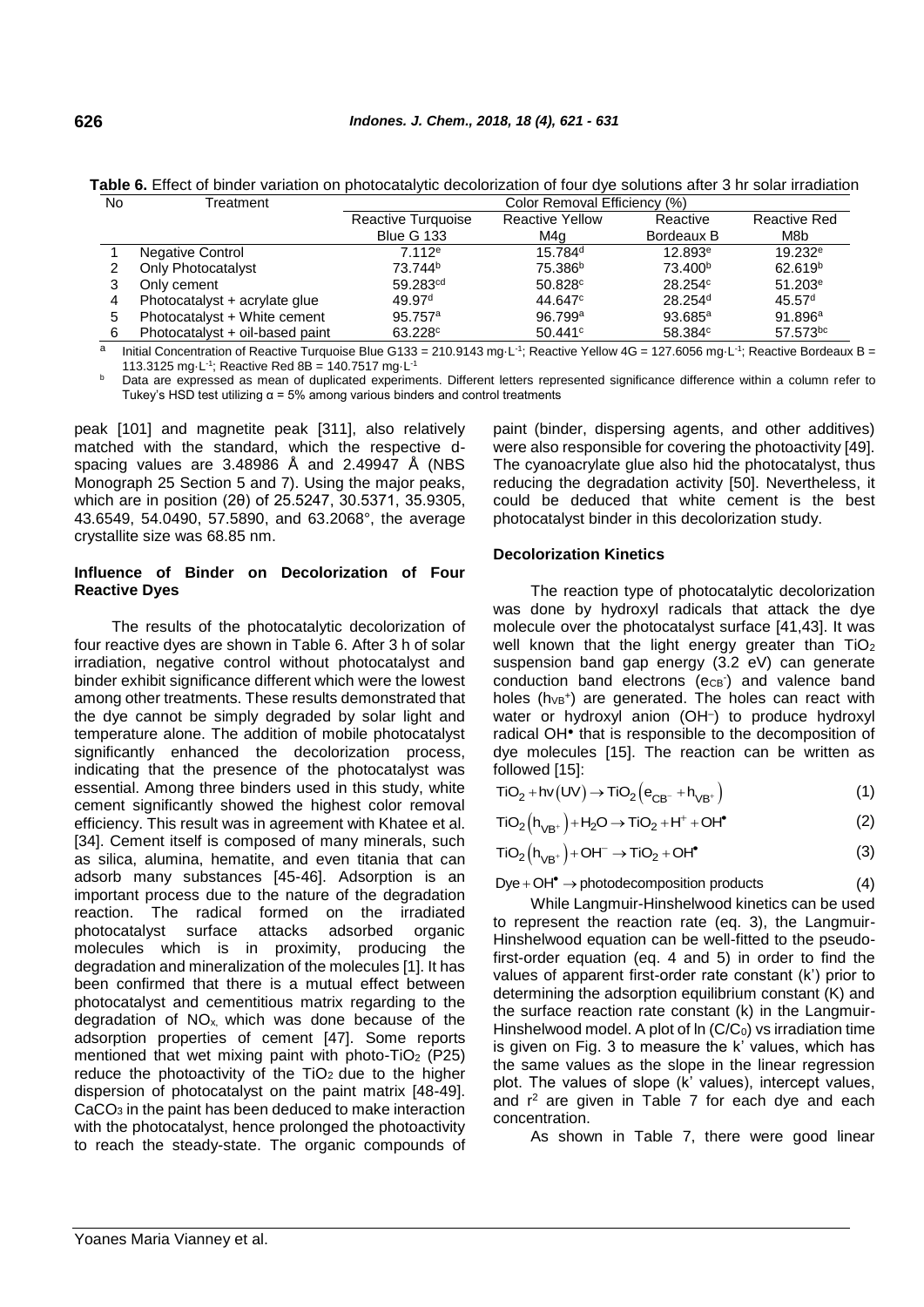

**Fig 3.** Photodegradation pseudo-first-order kinetics plot of solar photocatalytic based decolorization of four dyes solutions. (a) Reactive Turquoise Blue G. (b) Reactive Yellow M4g. (c) Reactive Bordeaux B. (d) Reactive Red M8b

**Table 7.** Pseudo-first-order rate constant values of four dyes solutions solar photocatalytic based decolorization in different concentration

| <b>No</b> | Dye                    | Concentration       | Slopes (k')         | Intercept | $R^2$  |
|-----------|------------------------|---------------------|---------------------|-----------|--------|
|           |                        | $(mg \cdot L^{-1})$ | $(\text{min}^{-1})$ |           |        |
| 1         |                        | 210.9143            | 0.0199              | $-0.3467$ | 0.9782 |
| 2         | Reactive Turquoise     | 421.8286            | 0.0152              | $-0.1584$ | 0.986  |
| 3         | <b>Blue G 133</b>      | 632.7429            | 0.0088              | 0.0262    | 0.9969 |
| 4         |                        | 843.6572            | 0.0075              | $-0.0357$ | 0.995  |
| 5         |                        | 127.6056            | 0.0184              | 0.1417    | 0.9816 |
| 6         | <b>Reactive Yellow</b> | 255.2112            | 0.0178              | 0.0959    | 0.9911 |
| 7         | M4q                    | 382.8168            | 0.0108              | 0.0149    | 0.9887 |
| 8         |                        | 510.4224            | 0.009               | $-0.0271$ | 0.9943 |
| 9         |                        | 113.3125            | 0.0163              | 0.0946    | 0.9908 |
| 10        | Reactive Bordeaux      | 226.625             | 0.0098              | 0.2073    | 0.9846 |
| 11        | B                      | 339.9375            | 0.0092              | 0.0301    | 0.9886 |
| 12        |                        | 453.25              | 0.0071              | 0.0931    | 0.9677 |
| 13        |                        | 140.7517            | 0.0112              | 0.2393    | 0.9706 |
| 14        | Reactive Red M8b       | 281.5034            | 0.0103              | 0.1325    | 0.9635 |
| 15        |                        | 422.2551            | 0.0082              | 0.0768    | 0.9608 |
| 16        |                        | 563,0068            | 0.0068              | 0.101     | 0.9683 |

relationship in the pseudo-first-order reaction between  $ln(C/C_0)$  vs irradiation time according to the values of  $r^2$ (all above 0.96). According to the apparent reaction rate constant (k') of each dye, there are tendencies of reduced rate constant that goes along with an increase of the dye concentration.

Langmuir-Hinshelwood model has been used by many authors to analyze the heterogeneous photocatalytic decolorization rate [38-40,44,51-52]. It is assumed that no intermediate products present or strongly absorbed than the dye on the surface of the photocatalyst [38,40]. Fig. 4 shows the plot of 1/k' vs initial concentration in order to determine the adsorption equilibrium constant (K), reaction rate constant (k), and the linearity in accordance to the values of  $r^2$ .

A good linearity is shown on the plot between 1/k' vs initial concentration of each dye ( $r^2 > 0.9$ ), means that the decolorization behavior fitted the Langmuir-Hinshelwood model [43]. By correlating the slope and intercept values in Table 8 to equation 6, the K values of each dye, namely Reactive Turquoise Blue G 133, Reactive Yellow M4g, Reactive Bordeaux B and Reactive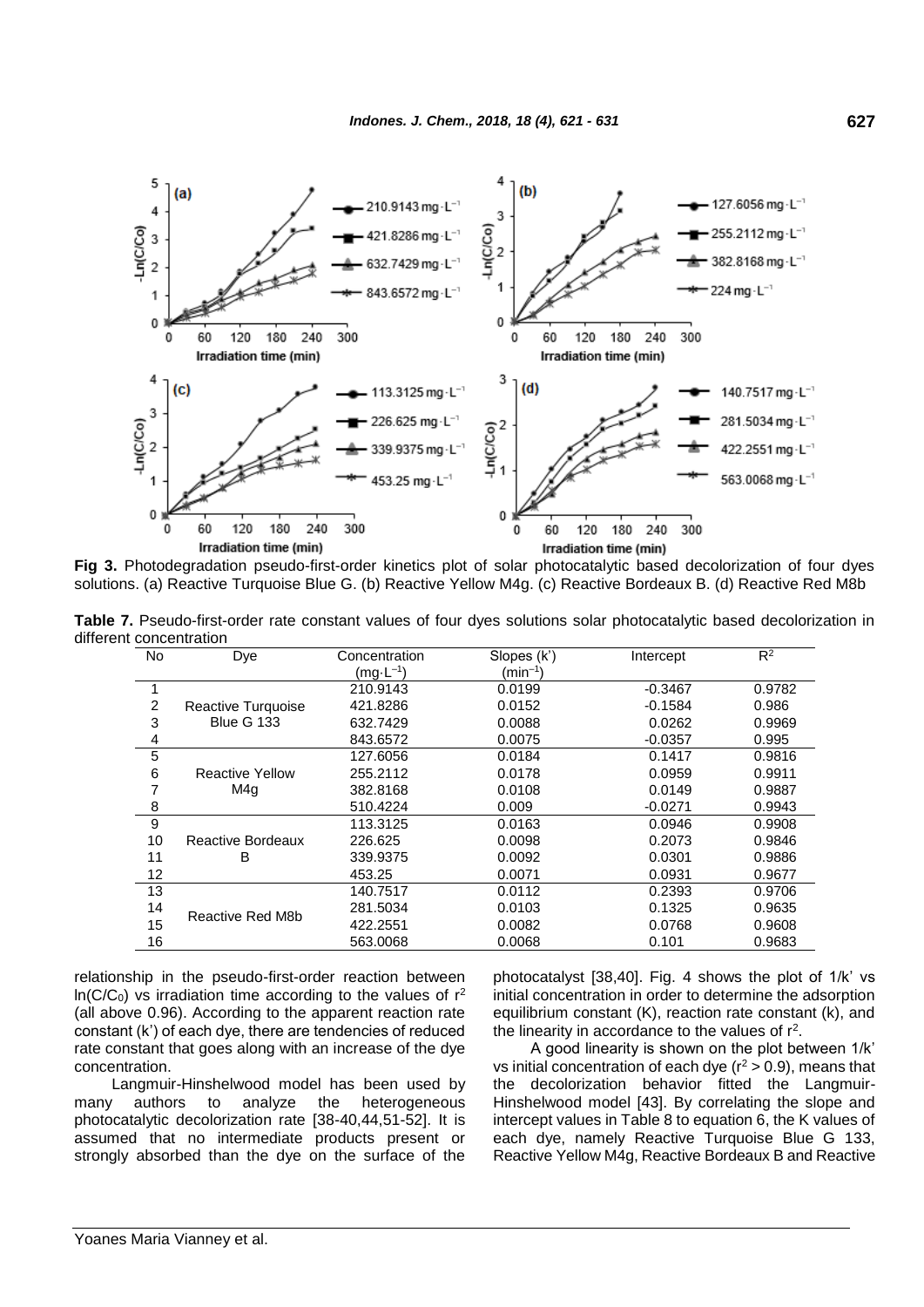

**Fig 4.** Langmuir-Hinshelwood model of dye decolorization. (a) Reactive Turquoise Blue G. (b) Reactive Yellow M4g. (c) Reactive Bordeaux B. (d) Reactive Red M8b

**Table 8.** The intercept, slope and r<sup>2</sup> values of the Langmuir-Hinshelwood model to the kinetics behavior of the four dyes decolorization

| . |    |                               |        |           |        |
|---|----|-------------------------------|--------|-----------|--------|
|   | No | Dve                           | Slope  | Intercept | $R^2$  |
|   |    | Reactive Turquoise Blue G 133 | 0.1409 | 16.479    | 0.9593 |
|   | 2  | Reactive Yellow M4q           | 0.162  | 26.882    | 0.9115 |
|   | 3  | Reactive Bordeaux B           | 0.2163 | 41.938    | 0.9389 |
|   | 4  | Reactive Red M8b              | 0.1408 | 64.3      | 0.9566 |

Red M8b are 0.0855, 0.00603, 0.00516, and 0.00219 L·mg-1 , respectively. While the values of reaction rate constant are 7.0972, 6.17284, 4.62321, and 7.10227 mg·L-1 ·min-1 for each respective dye, which are Reactive Turquoise Blue G 133, Reactive Yellow M4g, Reactive Bordeaux B and Reactive Red M8b.

Combining the adsorption equilibrium constant and reaction rate constant, the Reactive Turquoise Blue G 133 is the fastest to be decolorized, while the slowest are between Reactive Bordeaux B and Reactive Red M8b because each respective dye has a slowest reaction rate constant and the smallest adsorption equilibrium constant. Reactive Bordeaux B contains two benzene rings, one triazine group, and one naphthalene rings, the most aromatic rings between all dyes. The aromatic ring is difficult to degrade and the naphthalene itself is more stable than benzene in the photodecoloration process [12,53]. It could be noticed that Reactive Turquoise Blue G 133 has the biggest value of adsorption equilibrium constant, indicating that the capacity of the photocatalyst to adsorb this compound is the highest. Reactive Turqouise Blue G 133 also display a considerable high value of reaction rate constant compared to the other three dyes. Reactive Turquoise Blue G 133 is a highly ionic species due to the porphyrin ring that construct the dye [54]. It was shown that  $TiO<sub>2</sub>$  adsorb and degrade better in the ionic environment of the substrate, as shown in the comparison of methyl orange versus methyl red TiO2-assisted photodecolorization [55]. It can be seen in Fig. 3 that the decrement of color concentration is better in the Reactive Yellow M4g than in the Reactive Red M8b. It can be accounted for the chemical structure of Reactive Red M8b contains two benzene rings and one naphthalene ring which is more difficult to degrade compared to the Reactive Yellow M4g that only contain three benzene rings and one pyrazole ring [12]. Some studies noted that the adsorption of dye is an important parameter besides the degradation reaction to determine the rate of decolorization and this phenomenon is also seen when comparing the adsorption rate constant of all four dyes in general [13,15].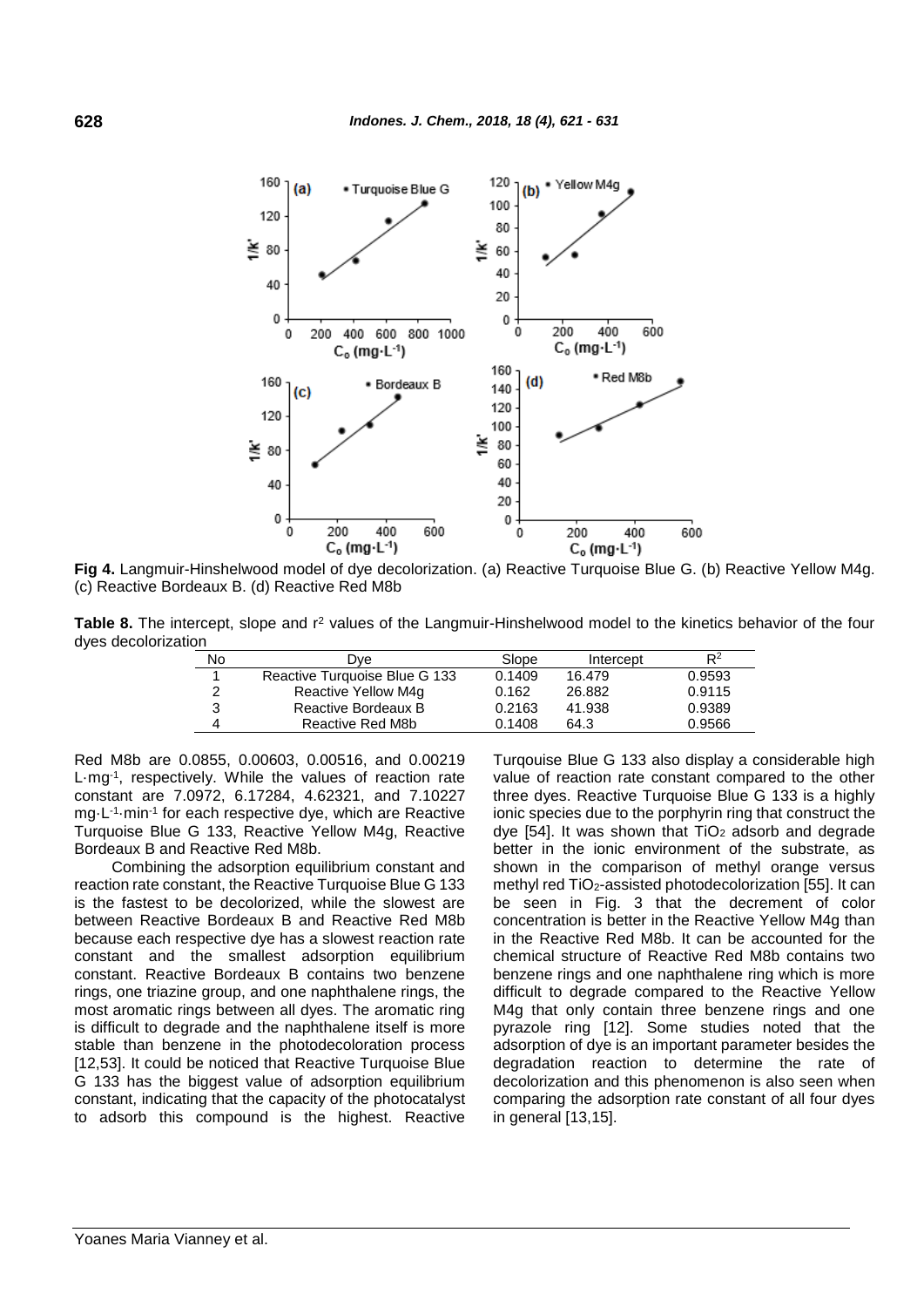### **CONCLUSION**

Immobilization of  $TiO<sub>2</sub>-Fe<sub>3</sub>O<sub>4</sub>$  photocatalyst in white cement binder showed the highest solar mediated decolorization efficiency in four dyes used in this study, namely Reactive Yellow M4g (Yellow 22), Reactive Red M8b (Red 11), Reactive Turquoise Blue G 133 (Blue 21), and Reactive Bordeaux B (Red 49), which ranged from 91–97%. Moreover, the color removal of the cementimmobilized photocatalyst was higher than the mobile photocatalyst. The kinetic analysis fitted the Langmuir-Hinshelwood model and follow the pseudo-first-order reaction.

### **ACKNOWLEDGEMENT**

We thank Mr. Marvel Lewi Santoso for providing us time to discuss the research.

### **REFERENCES**

- [1] Ajmal, A., Majeed, I., Malik, R.N., Idriss, H., and Nadeem, M.A., 2014, Principles and mechanisms of photocatalytic dye degradation on TiO<sup>2</sup> based photocatalysts: A comparative overview, *RSC Adv.*, 4 (70), 37003–37026.
- [2] Kore, U.B., and Shukla, S.R., 2017, Ionic-liquidassisted mixed alkali system for reactive dye fixation in a batch process–optimisation through response surface methodology, *Color. Technol.*, 133 (4), 325– 333.
- [3] Tabassum, A., Bhatti, H.N., Nouren, S., and Zahid, M., 2015, Catalytic potential of gourd peel peroxidase for biodegradation of synthetic recalcitrant dyes fuchsin acid and crystal violet, *J. Anim. Plant Sci.*, 25 (3), 777–783.
- [4] Solano, A.M.S., Martínez-Huitle, C.A., Garcia-Segura, S., El-Ghenymy, A., and Brillas, E., 2016, Application of electrochemical advanced oxidation processes with a boron-doped diamond anode to degrade acidic solutions of Reactive Blue 15 (Turquoise Blue) dye, *Electrochim. Acta*, 197, 210– 220.
- [5] Khatri, A., Peerzada, M.H., Mohsin, M., and White, M., 2015, A review on developments in dyeing cotton fabrics with reactive dyes for reducing effluent pollution, *J. Cleaner Prod.*, 87, 50–57.
- [6] Saravanan, R., Karthikeyan, S., Gupta, V.K., Sekaran, G., Narayanan, V., and Stephen, A., 2013, Enhanced photocatalytic activity of ZnO/CuO nanocomposite for the degradation of textile dye on visible light illumination, *Mater. Sci. Eng., C*, 33 (1), 91–98.
- [7] Holkar, C.R., Jadhav, A.J., Pinjari, D.V., Mahamuni, N.M., and Pandit, A.B., 2016, A critical review on

textile wastewater treatments: Possible approaches, *J. Environ. Manage.*, 182, 351-366.

- [8] Chung, K.T., 2016, Azo dyes and human health: A review, *J. Environ. Sci. Health. Part C Environ. Carcinog. Ecotoxicol. Rev.*, 34 (4), 233–261.
- [9] Chen, W., Xiao, H., Xu, H., Ding, T., and Gu, Y., 2015, Photodegradation of methylene blue by  $TiO<sub>2</sub>$ -Fe3O4-bentonite magnetic nanocomposite, *Int. J. Photoenergy*, 2015, 591428.
- [10] Yanto, D.H.Y., Tachibana, S., and Itoh, K., 2014, Biodecolorization and biodegradation of textile dyes by the newly isolated saline-pH tolerant fungus *Pestalotiopsis* sp., *J. Environ. Sci. Technol.*, 7 (1), 44–55.
- [11] Gottlieb, A., Shaw, C., Smith, A., Wheatley, A., and Forsythe, S., 2003, The toxicity of textile reactive azo dyes after hydrolysis and decolourisation, *J. Biotechnol.*, 101 (1), 49–56.
- [12] Wang, Y.Z., 2000, Solar photocatalytic degradation of eight commercial dyes in TiO<sup>2</sup> suspension, *Water Res.*, 34 (3), 990–994.
- [13] Aguedach, A., Brosillon, S., Morvan, J., and Lhadi, E.K., 2005, Photocatalytic degradation of azo-dyes reactive black 5 and reactive yellow 145 in water over a newly deposited titanium dioxide, *Appl. Catal., B*, 57 (1), 55–62.
- [14] Jafari, H., and Afshar, S., 2016, Improved photodegradation of organic contaminants using nano‐TiO<sup>2</sup> and TiO2–SiO<sup>2</sup> deposited on Portland cement concrete blocks, *Photochem. Photobiol.*, 92 (1), 87–101.
- [15] Konstantinou, I.K., and Albanis, T.A., 2004, TiO2assisted photocatalytic degradation of azo dyes in aqueous solution: kinetic and mechanistic investigations: A review, *Appl. Catal., B*, 49 (1), 1– 14.
- [16] Kansal, S.K., Singh, M., and Sud, D., 2007, Studies on photodegradation of two commercial dyes in aqueous phase using different photocatalysts, *J. Hazard. Mater.*, 141 (3), 581–590.
- [17] Xavier, S., Gandhimathi, R., Nidheesh, P.V., and Ramesh, S.T., 2015, Comparison of homogeneous and heterogeneous Fenton processes for the removal of reactive dye Magenta MB from aqueous solution, *Desalin. Water Treat.*, 53 (1), 109–118.
- [18] Soon, A.N., and Hameed, B.H., 2011, Heterogeneous catalytic treatment of synthetic dyes in aqueous media using Fenton and photoassisted Fenton process, *Desalination*, 269 (1-3), 1–16.
- [19] Rossi, A.F., Amaral-Silva, N., Martins, R.C., and Quinta-Ferreira, R.M., 2012, Heterogeneous Fenton using ceria based catalysts: Effects of the calcination temperature in the process efficiency, *Appl. Catal., B*, 111-112, 254–263.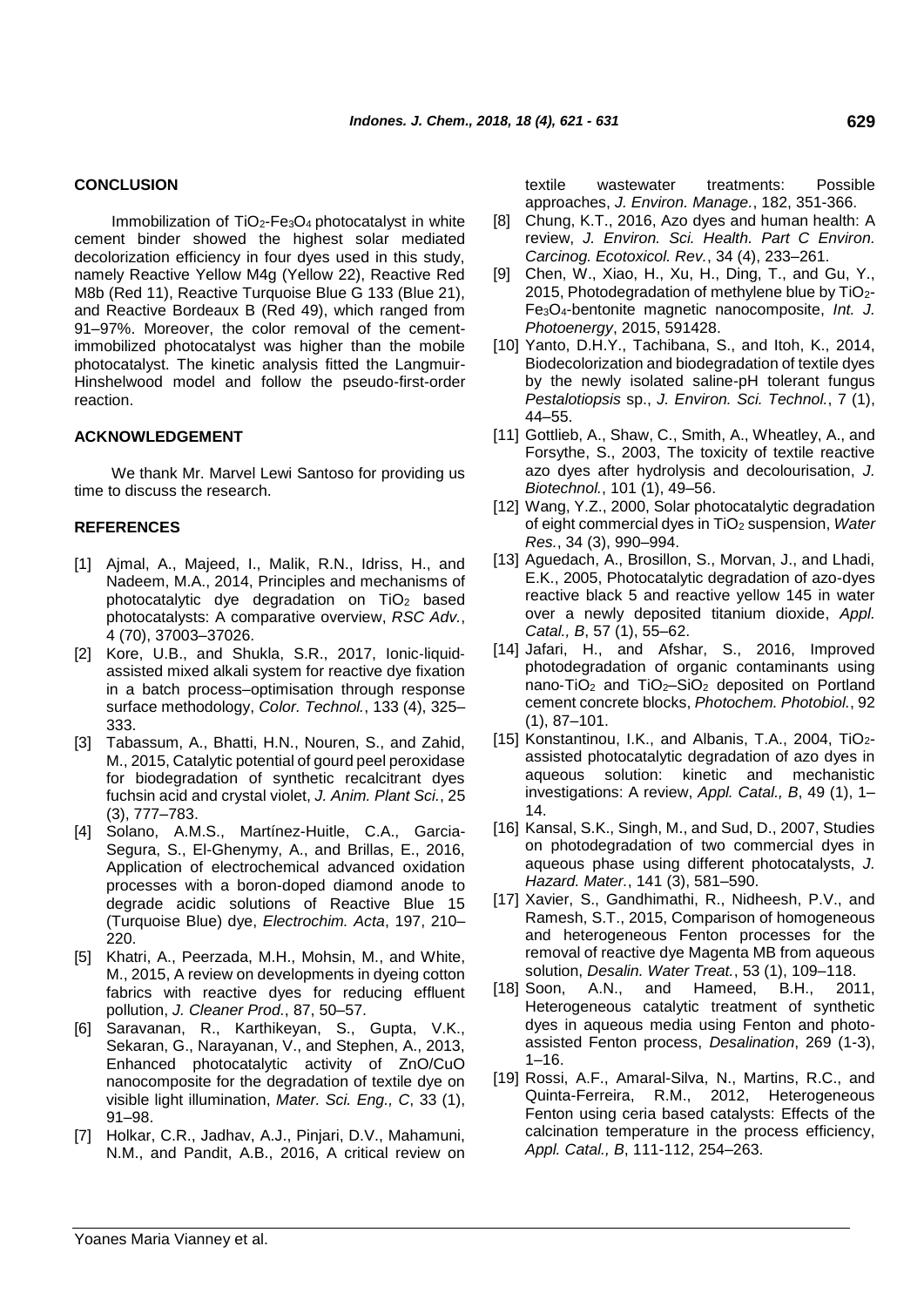- [20] Zhang, J., Zhou, P., Liu, J., and Yu, J., 2014, New understanding of the difference of photocatalytic activity among anatase, rutile and brookite TiO2, *Phys. Chem. Chem. Phys.*, 16 (38), 20382–20386.
- [21] Syafei, D., Sugiarti, S., Darmawan, N., and Khotib, M, 2017, Synthesis and characterization of TiO2/carbon nanoparticle (C-Dot) composites and their application as photocatalysts to degrade of persistent organic pollutant, *Indones. J. Chem.*, 17 (1), 37–42.
- [22] Cai, A., Guo, A., and Ma, Z., 2017, Immobilization of TiO<sup>2</sup> nanoparticles on *Chlorella pyrenoidosa* cells for enhanced visible-light-driven photocatalysis, *Materials*, 10 (5), 541.
- [23] Malato, S., Blanco, J., Vidal, A., and Richter, C., 2002, Photocatalysis with solar energy at a pilot-plant scale: An overview, *App. Catal., B*, 37 (1), 1–15.
- [24] Bandala, E.R., and Estrada, C., 2007, Comparison of solar collection geometries for application to photocatalytic degradation of organic contaminants, *J. Sol. Energy Eng.*, 129 (1), 22–26.
- [25] Muruganandham, M., and Swaminathan, M., 2004, Solar photocatalytic degradation of a reactive azo dye in TiO2-suspension, *Sol. Energy Mater. Sol. Cells*, 81 (4), 439–457.
- [26] Daghrir, R., Drogui, P., and Robert, D., 2013, Modified TiO<sub>2</sub> for environmental photocatalytic applications: A review, *Ind. Eng. Chem. Res.*, 52 (10), 3581–3599.
- [27] Yang, S., Yang, L., Liu, X., Xie, J., Zhang, X., Yu, B., Wu, R., Li, H., Chen, L., and Liu, J, 2015, TiO2-doped Fe3O<sup>4</sup> nanoparticles as high-performance Fentonlike catalyst for dye decoloration, *Sci. China Technol. Sci.*, 58 (5), 858–863.
- [28] Koesnarpadi, S., Santosa, S.J., Siswanta, D., and Rusdiarso, B, 2017, Humic acid coated Fe3O<sup>4</sup> nanoparticle for phenol sorption, *Indones. J. Chem.*, 17 (2), 274–283.
- [29] El Ghandoor, H., Zidan, H.M., Khalil, M.M., and Ismail, M.I.M., 2012, Synthesis and some physical properties of magnetite (Fe3O4) nanoparticles, *Int. J. Electrochem. Sci.*, 7, 5734–5745.
- [30] Neppolian, B., Kanel, S.R., Choi, H.C., Shankar, M.V., Arabindoo, B., and Murugesan, V., 2003, Photocatalytic degradation of reactive yellow 17 dye in aqueous solution in the presence of  $TiO<sub>2</sub>$  with cement binder, *Int. J. Photoenergy*, 5 (2), 45–49.
- [31] Matthews, R.W., 1991, Photooxidative degradation of coloured organics in water using supported catalysts TiO<sub>2</sub> on sand, Water Res., 25 (10), 1169-1176.
- [32] Määttä, J., Piispanen, M., Kymäläinen, H.R., Uusi-Rauva, A., Hurme, K.R., Areva, S., Sjoberg, A.M., and Hupa, L., 2007, Effects of UV-radiation on the cleanability of titanium dioxide-coated glazed

ceramic tiles, *J. Eur. Ceram. Soc.*, 27 (16), 4569– 4574.

- [33] Gao, Y., and Liu, H., 2005, Preparation and catalytic property study of a novel kind of suspended photocatalyst of TiO<sub>2</sub>-activated carbon immobilized on silicone rubber film, *Mater. Chem. Phys.*, 92 (2-3), 604–608.
- [34] Khataee, A.R., Amani-Ghadim, A.R., Farajzade, M.R., and Ourang, O.V., 2011, Photocatalytic activity of nanostructured TiO<sub>2</sub>-modified white cement, *J. Exp. Nanosci.*, 6 (2), 138–148.
- [35] Agustina, T.E., Arsyad, F.S., and Abdullah M., 2013, Photocatalytic degradation of C.I. Reactive Red 2 using TiO2-coated PET plastic under solar irradiation, *Adv. Mater. Res.*, 789, 180–188.
- [36] Sahoo, C., Gupta, A.K., and Sasidharan-Pillai, I.M., 2012, Photocatalytic degradation of methylene blue dye from aqueous solution using silver ion-doped TiO<sup>2</sup> and its application to the degradation of real textile wastewater, *J. Environ. Sci. Health. Part A Toxic/Hazard. Subst. Environ. Eng.*, 47 (10), 1428– 1438.
- [37] Sun, Z., Chen, Y., Ke, Q., Yang, Y., and Yuan, J., 2002, Photocatalytic degradation of a cationic azo dye by TiO<sub>2</sub>/bentonite nanocomposite, *Photochem. Photobiol., A*, 149 (1-3), 169–174.
- [38] Muruganandham, M., and Swaminathan, M, 2006, Photocatalytic decolourisation and degradation of Reactive Orange 4 by TiO2-UV process, *Dyes Pigm.*, 68 (2-3), 133–142.
- [39] Kazeminezhad, I., and Sadollahkhani, A., 2014, Photocatalytic degradation of Eriochrome black-T dye using ZnO nanoparticles, *Mater. Lett.*, 120, 267–270.
- [40] Ollis, D., Silva, C.G., and Faria, J., 2015, Simultaneous photochemical and photocatalyzed liquid phase reactions: Dye decolorization kinetics, *Catal. Today*, 240, 80–85.
- [41] Liang, X., Zhong, Y., Zhu, S., Ma, L., Yuan, P., Zhu, J., He, H., and Jiang, Z, 2012, The contribution of vanadium and titanium on improving methylene blue decolorization through heterogeneous UV-Fenton reaction catalyzed by their co-doped magnetite, *J. Hazard. Mater.*, 199-200, 247–254.
- [42] Rauf, M.A., Bukallah, S.B., Hamadi, A., Sulaiman, A., and Hammadi, F., 2007, The effect of operational parameters on the photoinduced decoloration of dyes using a hybrid catalyst V2O5/TiO2, *Chem. Eng. J.*, 129 (1), 167–172.
- [43] Hanifehpour, Y., Soltani, B., Amani-Ghadim, A.R., Hedayati, B., Khomami, B., and Joo, S.W., 2016, Praseodymium-doped ZnS nanomaterials: Hydrothermal synthesis and characterization with enhanced visible light photocatalytic activity, *J. Ind. Eng. Chem.*, 34, 41–50.